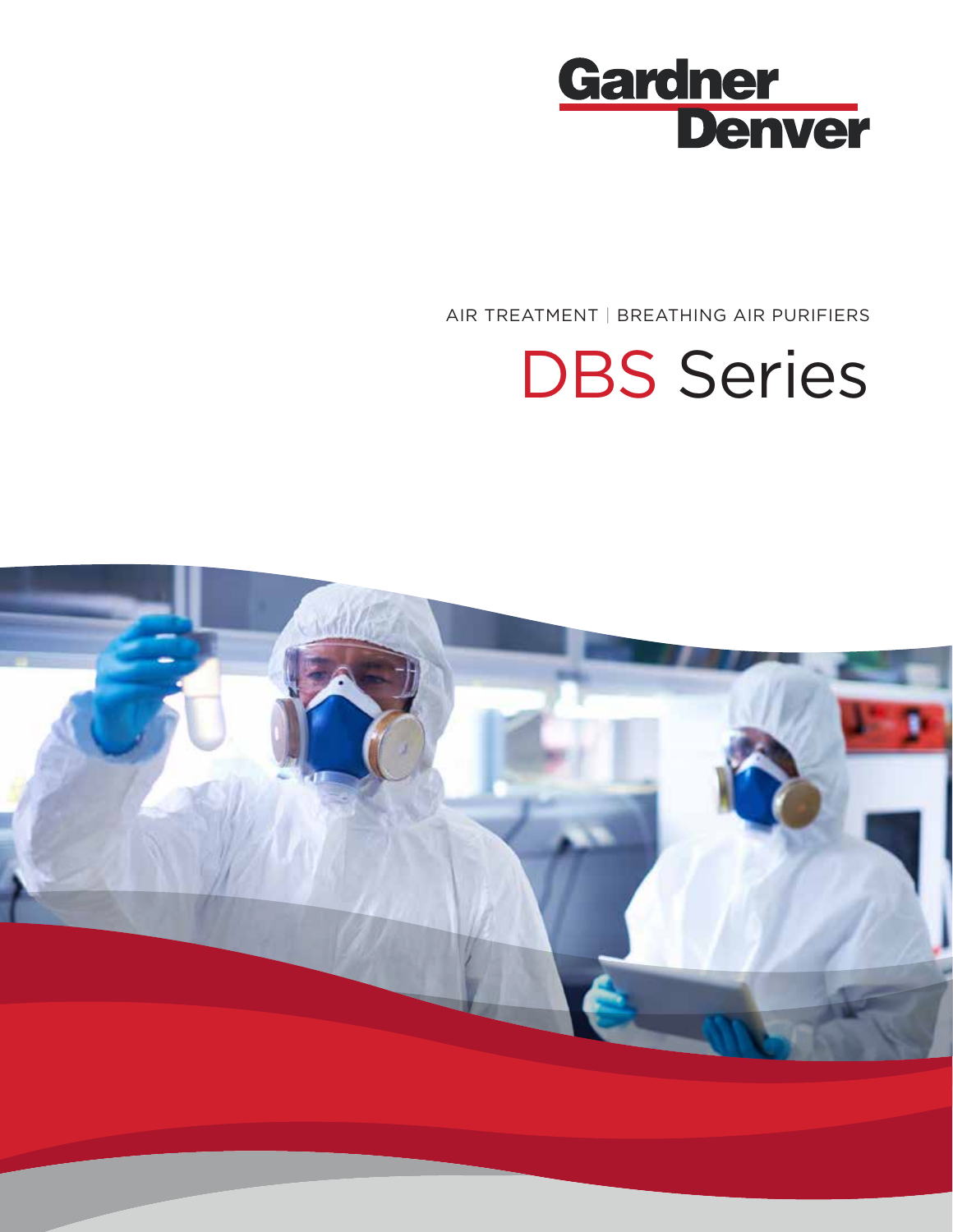# Optimal Performance and Operation

The DBS series breathing air purifier from Gardner Denver will provide the clean, dry air necessary to keep your workers safe. It is designed to be used as an addition to your plant air source by converting compressed air to breathable air for those individuals working in and around a hazardous process. At the core of the process is a heatless regenerative desiccant dryer with a fixed 10-minute dryer cycle that will deliver consistent ISO 8573-1: 2010 Class 2 outlet pressure dew point quality air.

Gardner Denver's breathing air purifiers can handle flow capacities from 15 to 940 scfm (25 to 1597nm $\frac{3}{h}$ ) and will remove contaminants through a six stage filtration process in order to meet OSHA, CGA, ANSI and CSA breathing air standards. The DBS series breathing air purifier from Gardner Denver is the complete solution for your breathing air treatment processes.

#### Six Stage Filtration

#### STAGE 1

General purpose filter that removes solid and liquid contaminants down to 1.0 micron.

#### STAGE 2

High Efficiency oil removal filter that captures liquid aerosols and sub-micronic particles down to 0.01 micron.

#### STAGE 3

Pressure-swing regenerative desiccant dryer that removes water vapor to ensure the effectiveness of the catalyst bed.

#### STAGE 4

Dried air travels through a catalytic converter reducing CO concentrations by converting CO to CO2.

#### STAGE 5

Particulate removal filter collects contaminants 1.0 micron and larger from the purified air stream.

#### STAGE 6

Activated carbon filter removes oil vapor, trace odors and other gases normally absorbable by activated carbon.

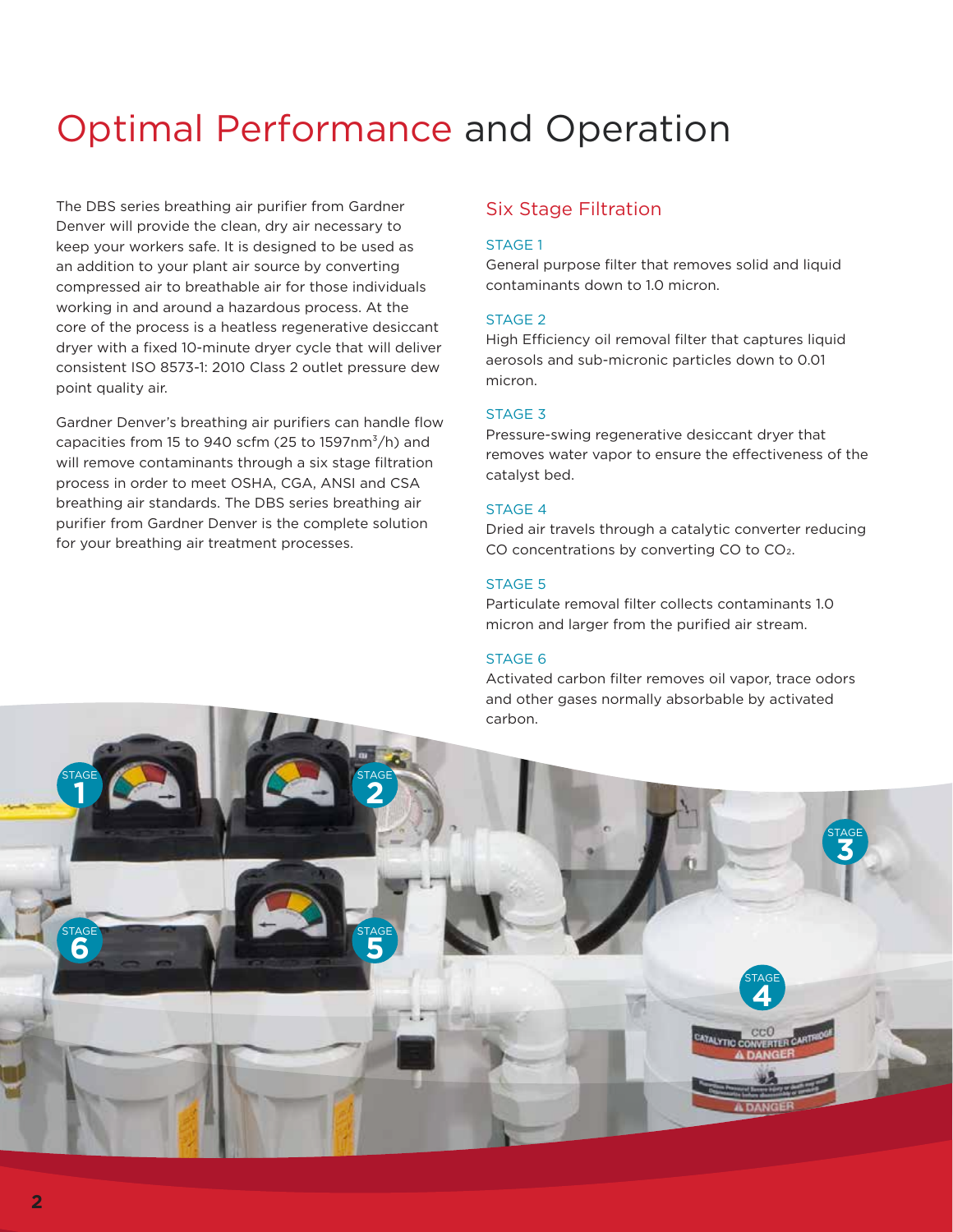# Features and Options

### Filtration & Monitoring

- Pre-filtration removes solids and oils
- After-filters collect remaining particles and adsorb vapor
- CO catalyst converter
- Air sample ports for optional analyzer installation
- Moisture Indicator by visual change of color

#### Pressure Gauges

- Left / right tower
- Inlet / outlet purifier
- Purge pressure

### **Options**

- NEMA 7 electrical rating
- Copper, brass or stainless steel instrument tubing and fittings
- SSPC-SP10 sandblast & epoxy paint
- Breathing air analyzers

### Standard Controller

- NEMA 4 / 4X with critical LED indicators
- Soft on / off switch with two power recovery modes
- Switching failure alarms
- Adjustable service indications
- Tower / valve status LEDs
- Voltage free common alarm contacts
- RS-232 communications port

#### Advanced Optional Controls

- Vacuum fluorescent text display
- Automatic SensaTherm energy savings
- Calibration-free temperatures sensors
- High inlet temperature & low inlet pressure alarms



Purifier shown with optional Carbon Monoxide Monitor **3**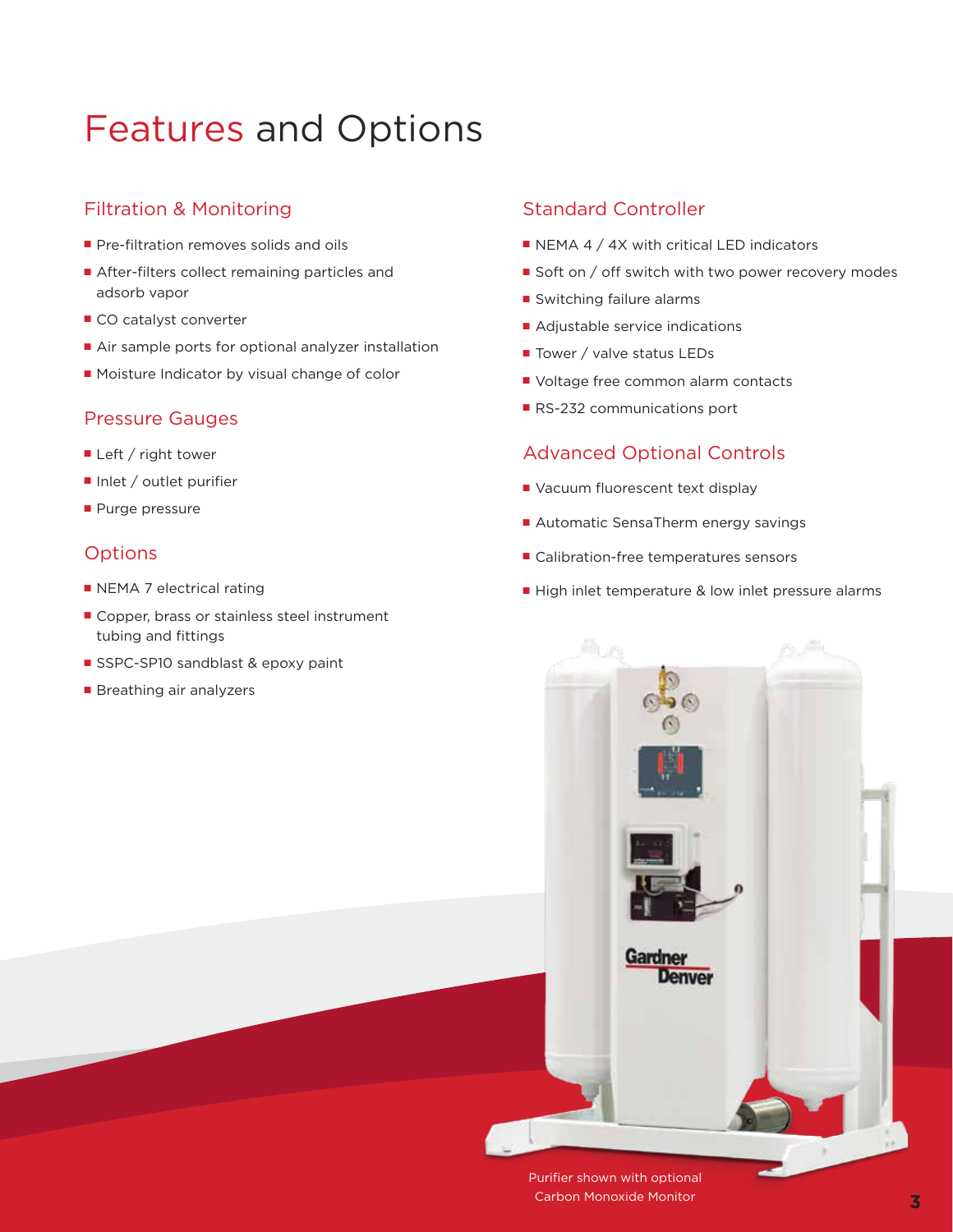









# Potential Environments Requiring DBS Breathing Air

## Petrochemical

Oil and Gas Industries select DBS breathing air purifiers to ensure the protection of their employees from the inhalation of hazardous fumes, gases and vapors.

### Asbestos Abatement

Asbestos was a commonly used insulation material. DBS breathing air purifiers provide suitable breathing air to workers in asbestos abatement applications.

# Paint Spray

Automotive body shops utilize atomized paint to spray vehicles and employees are exposed to airborne paint emissions. The use of a DBS series purifier ensures protection throughout the process.

# Protective Coatings

Various manufacturing facilities utilize compressed air to apply protective coatings. When breathing air is supplied by DBS, airborne compounds will not adversely affect the workers.

# Confined Spaces

Industries such as: Mining, Vats, Tanks, Boilers, Ships' Hulls and Grain Storage are environments with stale, contaminated air that is unsuitable for breathing. Quality of breathing is critical for these industries and DBS breathing air provides the solution.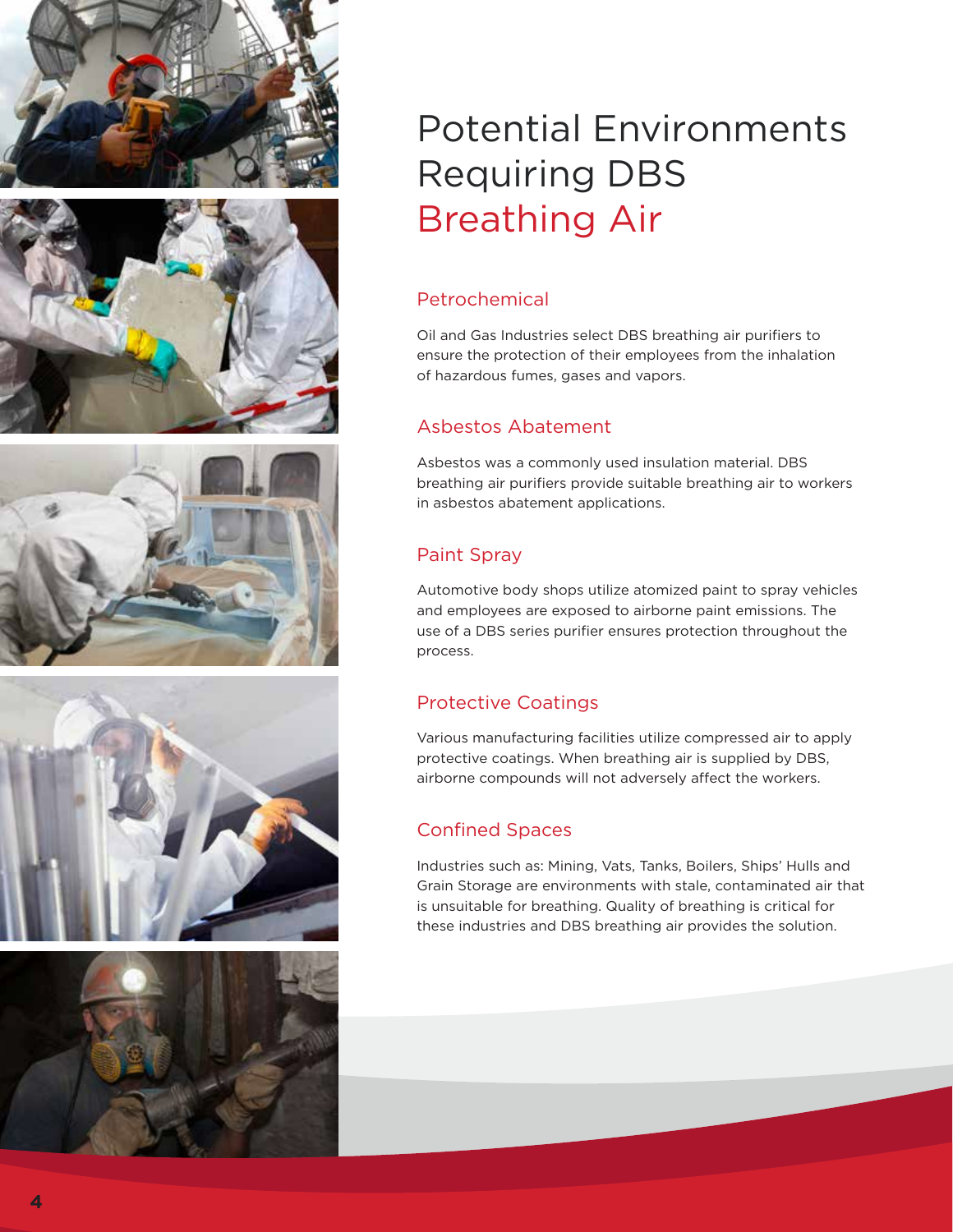# Safety in the Workplace

### Maintain Health and Safety Requirements

The DBS Series from Gardner Denver delivers breathing air quality in accordance to international standards:

- **OSHA:** CFR1910.134 *(Occupational Safety & Health Association)*
- **CSA:** Z180.1-00 (*Canadian Standards Association)*
- **CGA:** G-7 *(Compressed Gas Association)*
- **ANSI:** Z88.2-1080 *(American National Standards Institute)*



The performance of the DBS series breathing air system is subject to excessive intake of air contaminants and it is important that breathing air systems are routinely monitored for proper operation. The DBS series can be monitored using the following air analyzing options:

### Recommended Option: Carbon Monoxide (CO) Monitor

- Digital readout of CO concentration
- Visual and audible alarm
- Adjustable high and low alarms with indication
- Contacts for remote alarm
- Push-to-test button
- Alarm silence switch
- Simple calibration
- Multiple alarm capabilities
	- CO and oxygen
	- CO and dew point
	- CO, oxygen and dew point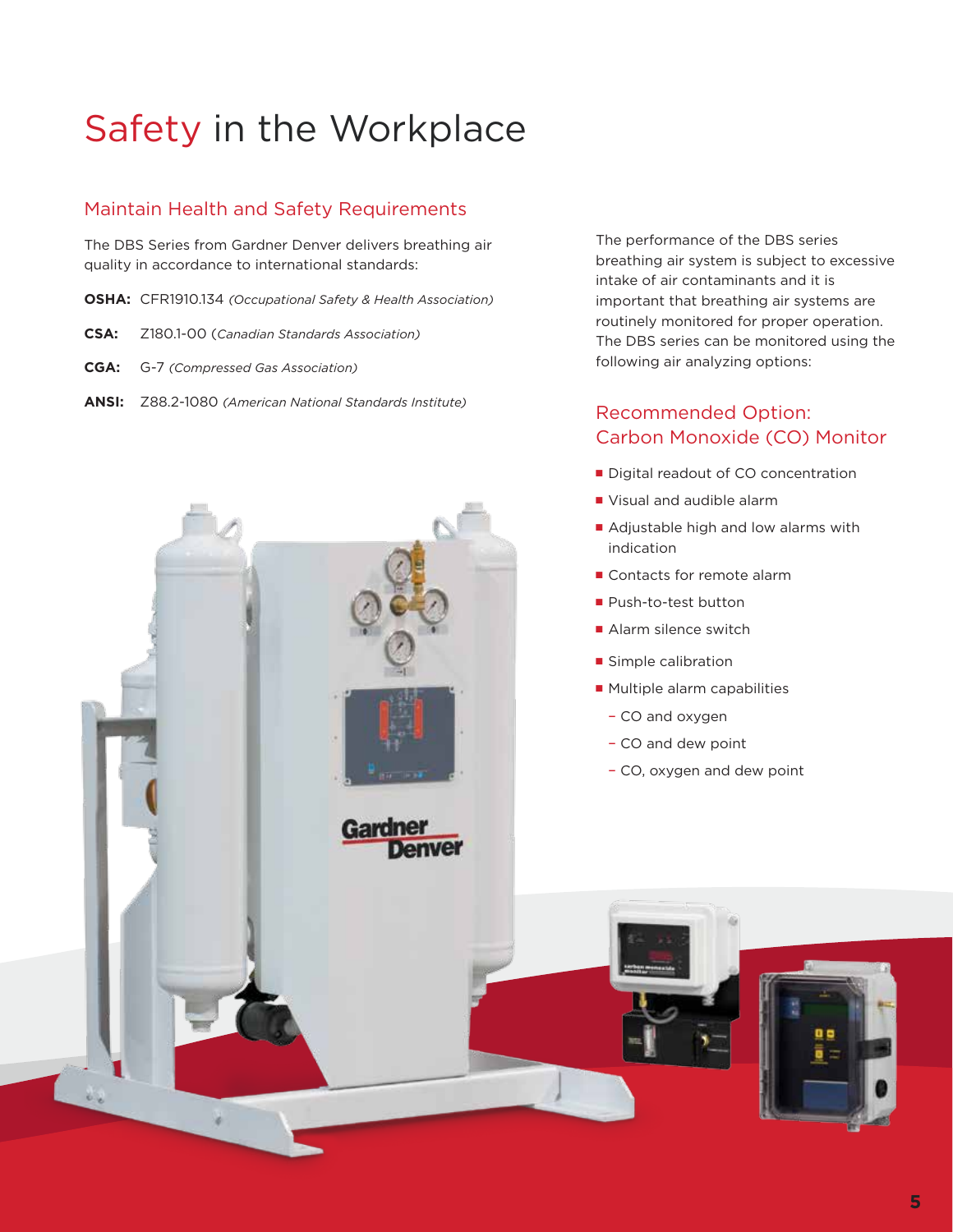# Quality Breathing Air

#### PURIFICATION CAPABILITIES

| <b>CONTAMINANTS</b>               | MAXIMUM ALLOWABLE CONCENTRATION |                    | <b>PURIFIER OUTLET</b>      |  |  |  |
|-----------------------------------|---------------------------------|--------------------|-----------------------------|--|--|--|
| $MG/M^3$                          | OSHA <sup>1</sup>               | <b>CSA</b>         | <b>RATED CONDITIONS</b>     |  |  |  |
| Carbon Monoxide (CO)              | 10                              | 5                  | 95% Conversion <sup>5</sup> |  |  |  |
| Carbon Dioxide (CO <sub>2</sub> ) | 1000                            | 500                | $\overline{2}$              |  |  |  |
| Oil (Condensed Hydrocarbons)      | 5                               | $\mathbf{1}$       | $\mathbf 0$                 |  |  |  |
| Oil Vapor (Gaseous Hydrocarbons)  | N/A                             | N/A                | $< 0.02^{3}$                |  |  |  |
| Odor                              | Lack of noticeable odor         | No pronounced odor | None <sup>4</sup>           |  |  |  |

<sup>1</sup> OSHA Standard references CGA pamphlet G-7.1, Grade D and is generally consistent with those published by ANSI

 $2$  CO is converted to CO<sub>2</sub> by the purifier and added to the concentration of CO<sub>2</sub> already present (normal atmospheric air contains 314 mg/m<sup>3</sup> of CO<sub>2</sub>). Although some CO<sub>2</sub> is absorbed in the desiccant beds, high concentrations of CO in the system and/or high concentrations of CO<sub>2</sub> at the compressor intake could result in exceeding allowable CO<sub>2</sub> limits.

<sup>3</sup> Will remove only those gaseous hydrocarbons normally adsorbed by activated carbon. Outlet concentration is expressed as methane equivalent - Activated carbon will not remove methane.

⁴ Will remove only those odors normally adsorbed by activated carbon.

 $5$  95% conversion example (200 mg/m $3$  @ inlet = 10 mg/m $3$  @ outlet).

#### CAPACITY CORRECTION FACTORS

| <b>INLET PRESSURE</b> |            | $100^{\circ}$ F | $105^\circ$ F  | $110^{\circ}$ F | $115^\circ$ F  | 120° F         |  |
|-----------------------|------------|-----------------|----------------|-----------------|----------------|----------------|--|
| <b>PSIG</b>           | <b>BAR</b> | $38^{\circ}$ C  | $40^{\circ}$ C | 43° C           | $46^{\circ}$ C | $49^{\circ}$ C |  |
| 60                    | 4.2        | 0.65            | 0.64           | 0.62            | 0.6            | 0.58           |  |
| 70                    | 4.9        | 0.74            | 0.73           | 0.71            | 0.69           | 0.66           |  |
| 80                    | 5.6        | 0.83            | 0.81           | 0.8             | 0.77           | 0.74           |  |
| 90                    | 6.3        | 0.91            | 0.89           | 0.87            | 0.85           | 0.81           |  |
| 100                   | 7.0        | 1.00            | 0.98           | 0.96            | 0.93           | 0.89           |  |
| 110                   | 7.7        | 1.04            | 1.02           | 1.00            | 0.97           | 0.93           |  |
| 120                   | 8.4        | 1.08            | 1.06           | 1.04            | 1.00           | 0.96           |  |
| 130                   | 9.1        | 1.12            | 1.10           | 1.08            | 1.04           | 1.00           |  |
| 140                   | 9.8        | 1.16            | 1.14           | 1.11            | 1.08           | 1.03           |  |
| 150                   | 10.5       | 1.20            | 1.18           | 1.15            | 1.12           | 1.07           |  |

To adjust DBS capacity for conditions other than rated, use the correction factors (multipliers) for inlet air temperature and pressure shown in the capacity correction factors table. **Example:** What is the capacity of a 205 scfm (348 nm<sup>3</sup>/h) model when the compressed air at the inlet is 130 psig (9 bar) and 110° F (43° C)? **Answer:** 205 scfm (348 nm³/h) (rated flow from product specifications table) x 1.08 (correction factor from inlet air temperature and pressure) = 221 scfm (375 nm³/h).

**6**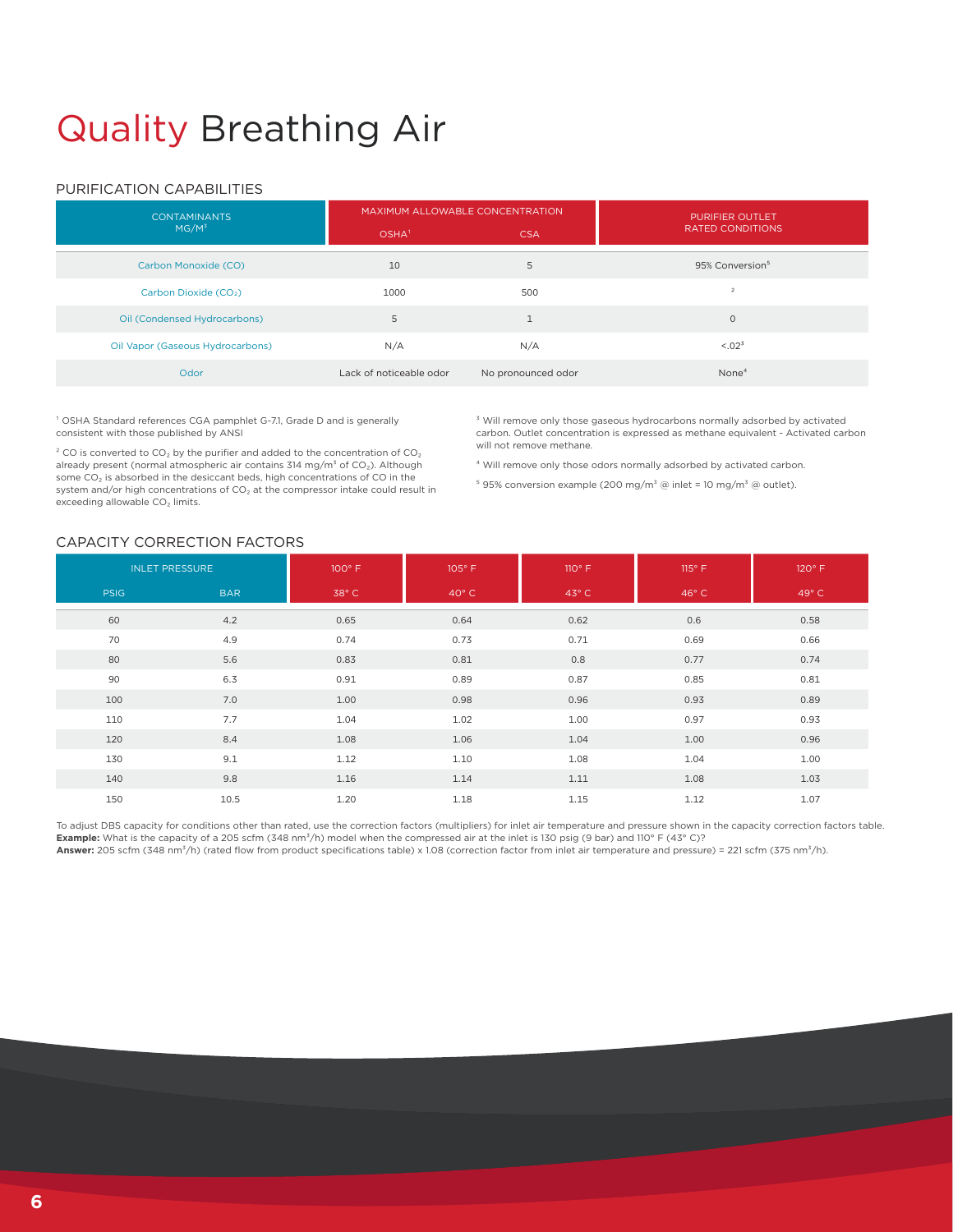#### DBS SERIES SPECIFICATIONS

| <b>MODEL</b>   | <b>INLET FLOW</b> |          | <b>OUTLET FLOW</b> |          | <b>VOLTAGES</b>                      | IN / OUT<br><b>CONNECTION</b> |     |                 | <b>DIMENSIONS</b> |                |    |                | <b>WEIGHT</b> |           |
|----------------|-------------------|----------|--------------------|----------|--------------------------------------|-------------------------------|-----|-----------------|-------------------|----------------|----|----------------|---------------|-----------|
|                | <b>SCFM</b>       | $NM^3/H$ | <b>SCFM</b>        | $NM^3/H$ | V/PH/HZ                              | <b>IN</b>                     | IN  | H.<br><b>MM</b> | IN                | W<br><b>MM</b> | IN | D<br><b>MM</b> | <b>LBS</b>    | <b>KG</b> |
| <b>DBS 15</b>  | 18                | 31       | 15                 | 26       |                                      | 0.50                          | 49  | 1244            | 35                | 889            | 35 | 889            | 440           | 200       |
| <b>DBS 25</b>  | 30                | 51       | 25                 | 42       |                                      | 0.50                          | 49  | 1244            | 35                | 889            | 35 | 889            | 450           | 204       |
| <b>DBS 35</b>  | 42                | 71       | 35                 | 59       | 85-264/1/47-63<br>AC<br>11.5-28 V DC | 0.75                          | 49  | 1244            | 35                | 889            | 35 | 889            | 455           | 206       |
| <b>DBS 50</b>  | 60                | 102      | 50                 | 85       |                                      | 1.00                          | 64  | 1626            | 35                | 889            | 35 | 889            | 560           | 254       |
| <b>DBS 75</b>  | 90                | 15       | 75                 | 127      |                                      | 1.00                          | 79  | 2006            | 37                | 940            | 35 | 889            | 700           | 318       |
| <b>DBS 95</b>  | 114               | 194      | 95                 | 161      |                                      | 1.00                          | 57  | 1448            | 50                | 1270           | 41 | 1041           | 820           | 372       |
| <b>DBS 135</b> | 162               | 275      | 135                | 229      |                                      | 1.00                          | 57  | 1448            | 50                | 1270           | 41 | 1041           | 820           | 372       |
| <b>DBS 205</b> | 246               | 418      | 205                | 348      |                                      | 1.50                          | 75  | 1905            | 56                | 1422           | 43 | 1092           | 1190          | 540       |
| <b>DBS 305</b> | 366               | 622      | 305                | 518      |                                      | 2.00                          | 65  | 1651            | 62                | 1575           | 51 | 1295           | 1405          | 637       |
| <b>DBS 375</b> | 450               | 765      | 375                | 637      |                                      | 2.00                          | 73  | 1854            | 66                | 1676           | 51 | 1295           | 1560          | 708       |
| <b>DBS 490</b> | 590               | 1002     | 490                | 833      |                                      | 2.00                          | 103 | 22612           | 55                | 1383           | 70 | 1765           | 1650          | 748       |
| <b>DBS 625</b> | 750               | 1274     | 625                | 1062     |                                      | 2.00                          | 107 | 2718            | 63                | 1580           | 75 | 1905           | 2800          | 1270      |
| <b>DBS 775</b> | 930               | 1580     | 775                | 1317     |                                      | 3.00                          | 112 | 2841            | 62                | 1572           | 85 | 2153           | 3275          | 1485      |
| <b>DBS 940</b> | 1130              | 1920     | 940                | 1597     |                                      | 3.00                          | 115 | 2921            | 66                | 1673           | 82 | 2065           | 3750          | 1701      |

<sup>1</sup> Flow Capacity rated at CAGI conditions: 100 psig (7.0 bar) and 100° F (38° C) saturated inlet

Excessive contamination of intake air to the compressor will adversely affect performance of the purifier. DBS Breathing Air Purifiers remove moisture, solid particles, oil aerosols and mists, carbon monoxide and hydrocarbon vapors commonly present in compressed air. Once filtered through the DBS Series purifier, the compressed air can be safely used by devices such as: masks, hoods and helmets.